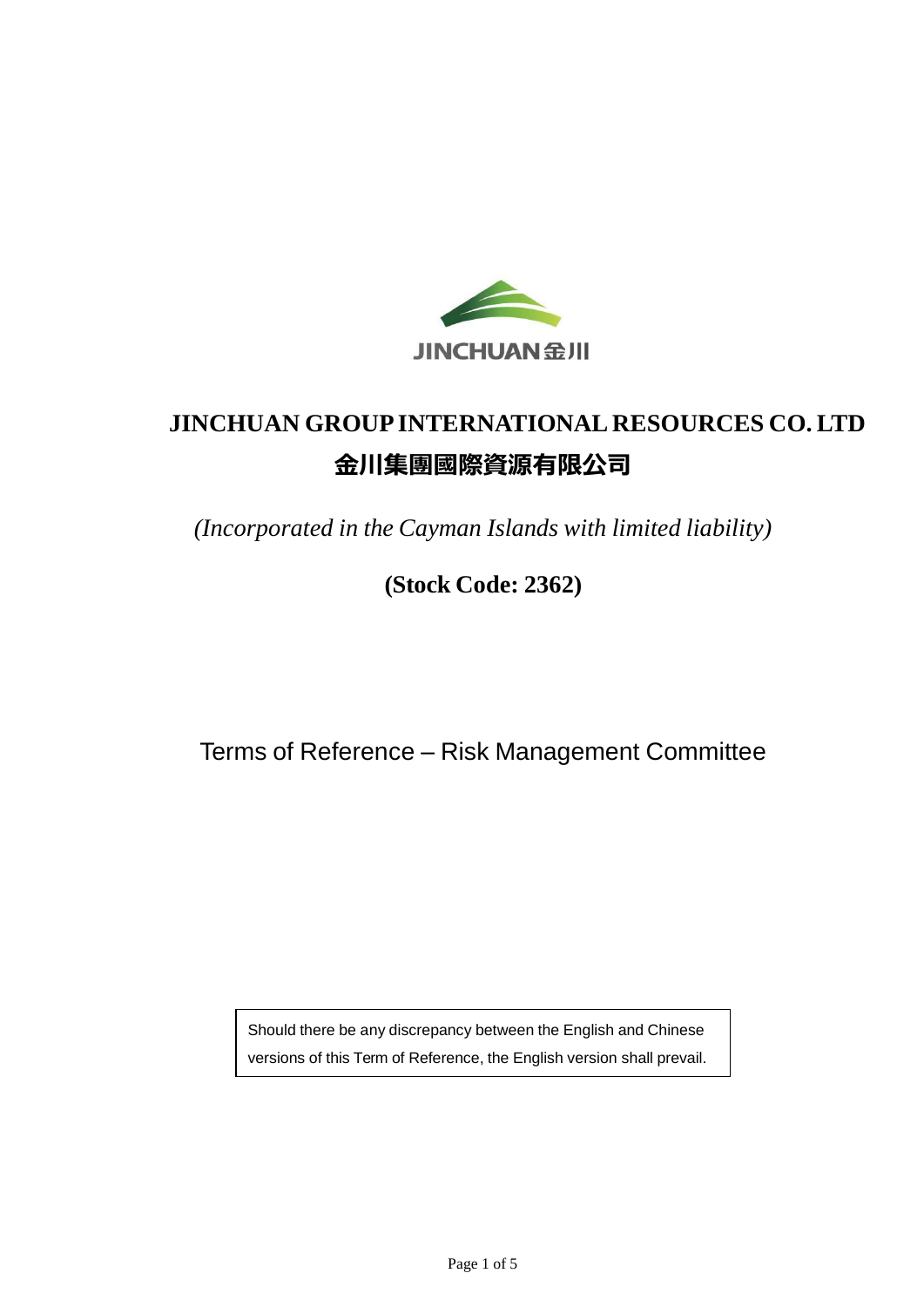#### 1 **Objectives**

The purpose of the Risk Management Committee (the "Committee") of the Board of Directors (the "Board") is responsible for the oversight of the Company's risk management activities, as well as to research on risk avoidance policies and measures in order to reduce the Company's overall risk caused by market fluctuation and other factors.

#### 2 **Constitution**

The Board hereby resolves to establish a Committee of the Board to be known as the Risk Management Committee.

#### 3 **Membership**

The Committee shall be appointed by the Board and shall consist of not less than three (3) members.

#### 4 **Chairman**

The Chairman shall be selected amongst the independent non-executive Directors and shall be appointed by the Board.

#### 5 **Secretary**

- 5.1 The Company Secretary or his nominee shall be the secretary of the Committee.
- 5.2 The Company Secretary is appointed to facilitate communication between the Board and the Committee and to provide access to information required by the Committee members in pursuit of their duties.

#### 6 **Quorum**

Two (2) members of the Committee shall constitute a quorum.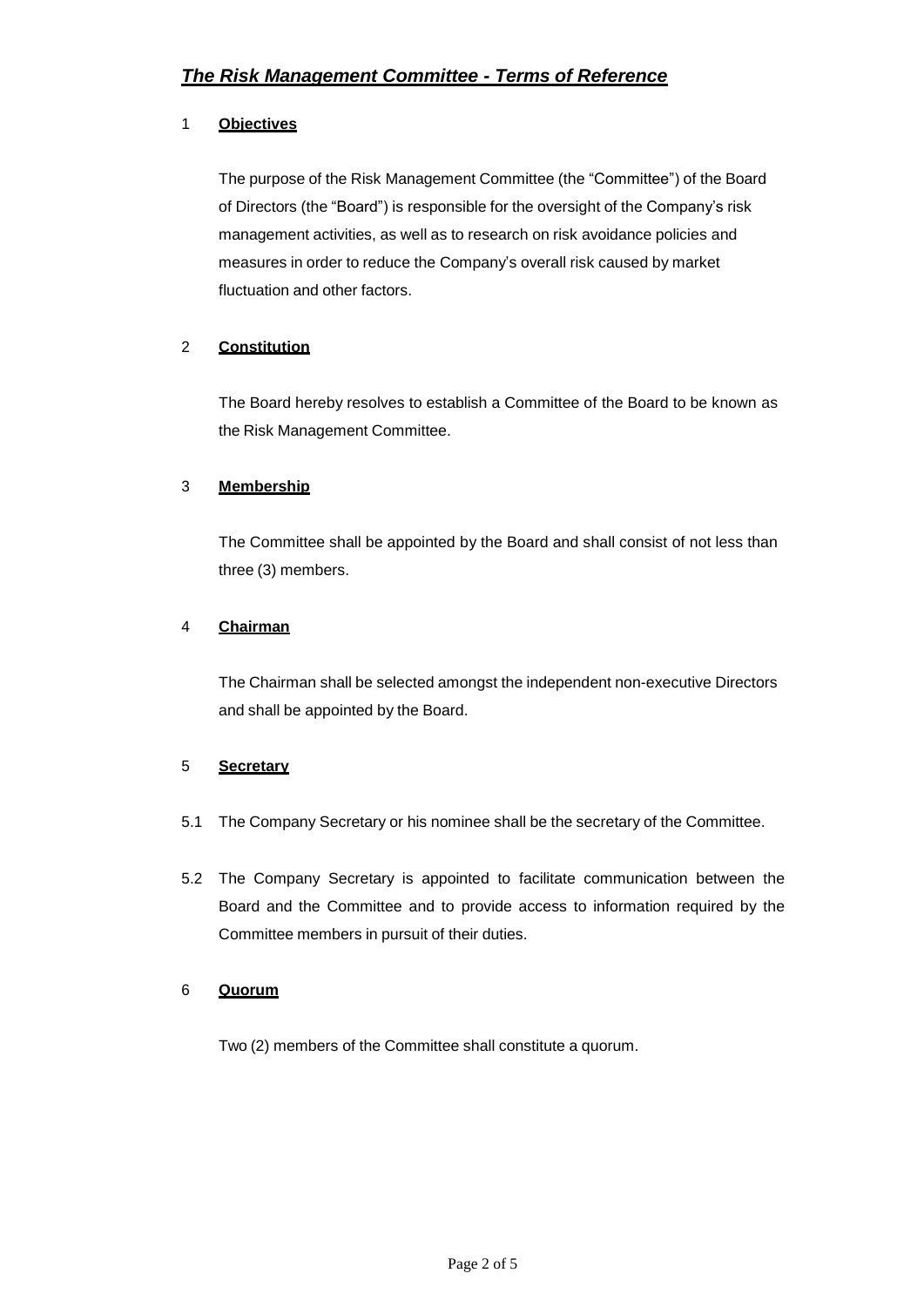#### 7 **Frequency of Meetings**

- 7.1 Meetings shall be held not less than once a year.
- 7.2 The Committee shall issue a schedule of agenda with foreseeable matters to be discussed in the coming year at the beginning of each year. This agenda shall be delivered to the Board.

#### 8 **Proceedings of Meetings**

- 8.1 A notice of meeting should be given at least seven (7) days in advance of a regular Committee meeting.
- 8.2 The agenda and the ancillary documents for the meeting should be sent to all Committee members at least three (3) days before the intended date of Committee meeting.
- 8.3 Any member may request for committee meetings by giving notice of not less than seven (7) days in writing to the Chairman of the Committee.
- 8.4 Questions arising at the Committee meeting shall be determined by a majority of votes of the members present, and in case of an equality of votes, the Chairman shall have a second or casting vote.

#### 9 **Minutes**

- 9.1 The secretary of the Committee must ensure that full minutes are kept of all Committee meetings.
- 9.2 Draft and final versions of the minutes of the Committee meetings shall be sent to all Committee members for their comment and records respectively within reasonable time after the meeting.
- 9.3 Minutes of the Committee should be formally approved by the Committee before reporting to the Board.
- 9.4 Minutes shall be available for inspection at any reasonable time upon reasonable notice by any Director.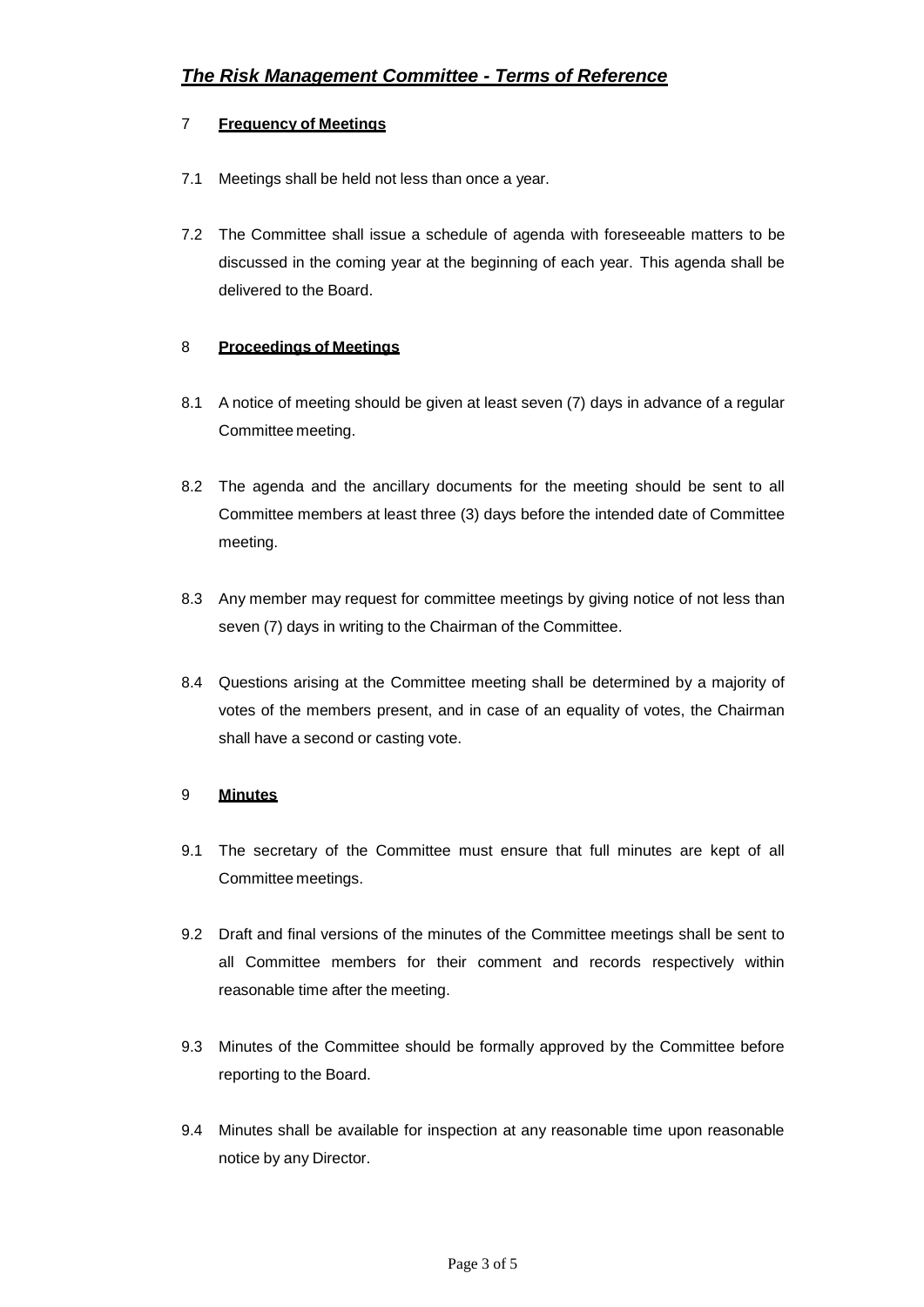### *The Risk Management Committee - Terms of Reference*

- 9.5 Minutes shall record in sufficient detail the matters considered by the Committee and the decisions reached, including any concerns raised by the members or dissenting views expressed.
- 9.6 The Committee shall circulate its meeting minutes to the Board (within reasonable time after the meeting), to keep the Board informed of the Committee's activities and recommendations on a regular basis.

#### 10 **Authority**

- 10.1 The Committee is authorized by the Board to investigate into any activity within its terms of reference.
- 10.2 The Committee is authorized by the Board to obtain legal or other independent professional advice from outsiders and to invite outsiders with relevant experience and expertise to attend the Committee meetings if necessary.
- 10.3 The Committee shall be provided with sufficient resources to discharge its duties.

#### 11 **Duties**

The duties of the Committee are:

- (a) to enhance and strengthen the system of risk management of the Group (including the Company and its subsidiaries) and provide comments and recommendations thereon;
- (b) identify the risks of the Group.
- (c) to assist management and the Board with respect to matters on risk management and to provide opinions thereon
- (d) to consider other relevant topics raised by the Board.

#### 12 **Reporting**

- 12.1 The Committee shall report to the Board on a regular basis.
- 12.2 The Chairman of the Committee shall present periodic written reports of the Committee which address the work and findings of the Committee to the Board. The frequency of submission of these reports varies but, as a minimum, it has to be submitted on an annual basis.